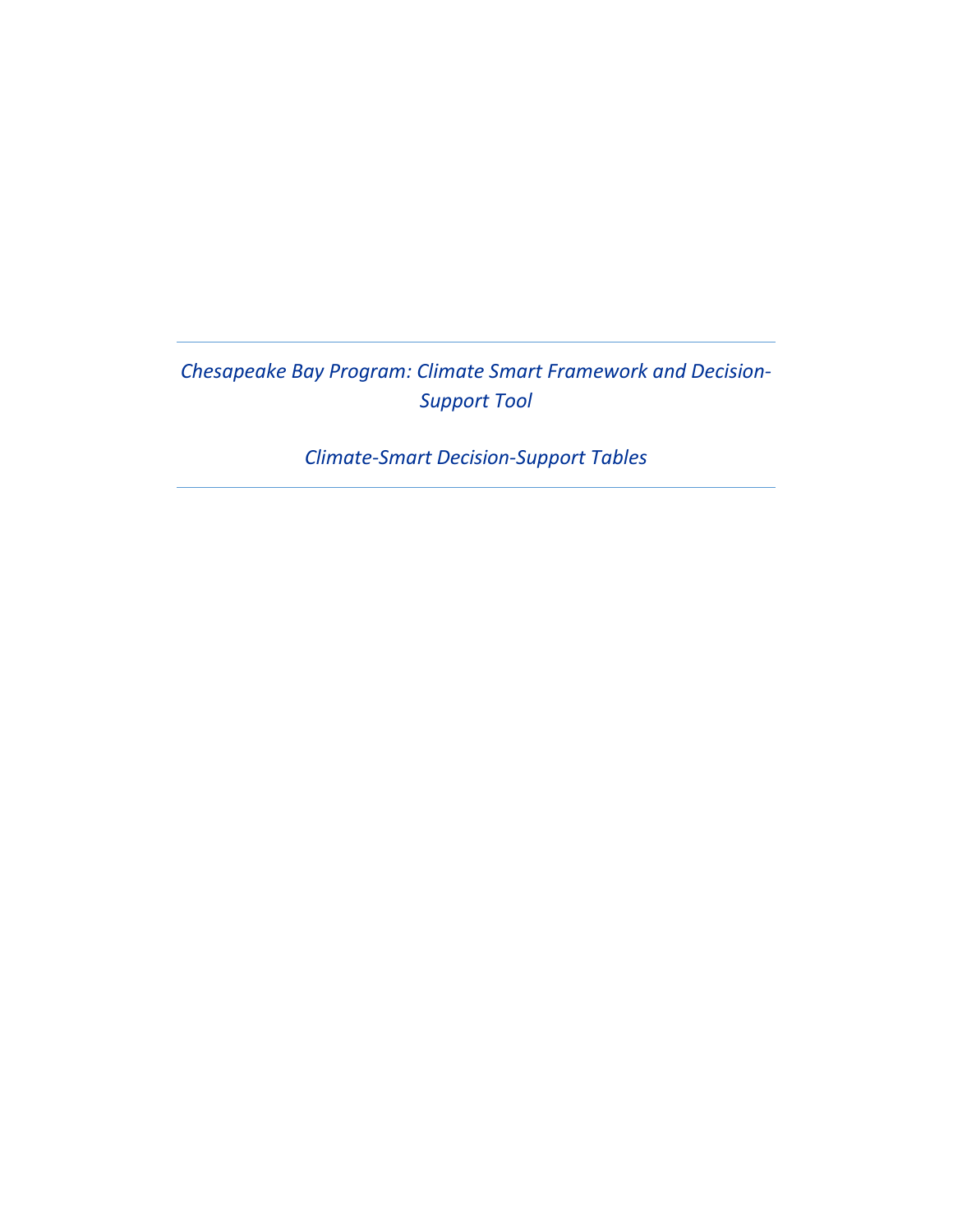#### *Fill this out last*

| Climate-informed actions and performance targets - Documentation of Results<br>Check the appropriate box                                |  |  |
|-----------------------------------------------------------------------------------------------------------------------------------------|--|--|
| Keep existing actions and performance targets without modification.<br>If yes, provide reasoning.                                       |  |  |
| Use existing actions and performance targets but with minor modifications.<br>If yes, note modifications and the reasoning behind them. |  |  |
| Use new actions/performance targets or significantly adjust existing ones.<br>If yes, provide the reasoning.                            |  |  |

## Climate-Smart Adaptation Design at the CBP Work Plan/Key Actions Level

|                                         | What is the CBP action being considered?                |                                                                |
|-----------------------------------------|---------------------------------------------------------|----------------------------------------------------------------|
| Current<br>Action                       | Current key action or<br>specific performance<br>target |                                                                |
|                                         |                                                         | Will the action be substantially influenced by climate change? |
|                                         | Screening for actions. <sup>1</sup> If                  |                                                                |
|                                         | yes (influenced by climate                              |                                                                |
| <b>Step 1: Screening</b><br>for Actions | change), proceed; if no, set                            |                                                                |
|                                         | aside the action (check the                             |                                                                |
|                                         | first box in the check list<br>above)                   |                                                                |
|                                         |                                                         |                                                                |

| ⊣                                                 | the action?                                                                                                                            | What stressor(s), characterized by source if appropriate, are addressed by or accounted for in                                                                                                                                                                                                                                                                                                                                                                                                                                                                                                                            |
|---------------------------------------------------|----------------------------------------------------------------------------------------------------------------------------------------|---------------------------------------------------------------------------------------------------------------------------------------------------------------------------------------------------------------------------------------------------------------------------------------------------------------------------------------------------------------------------------------------------------------------------------------------------------------------------------------------------------------------------------------------------------------------------------------------------------------------------|
| <br>Category<br>ations:<br>sider:<br>Step 2:<br>උ | Specific stressor(s)<br>and source(s). [List<br>separately, include<br>uncertainty and relative<br>sensitivity (low, medium,<br>high.] | · Identify the stressor(s) (e.g., pollutant, fishing pressure, loss of food or<br>habitat resources, human development, etc.) that the management action<br>addresses or in other ways seeks to account for. It is important to be<br>specific and thorough in identifying the stressor(s) addressed or<br>accounted for by each action, and subsequently (next question) to capture<br>the climate effects on the stressor(s) that are relevant to the action. In<br>some cases, specification of a stressor must also include designation of its<br>source or the medium with which it is associated, as climate change |

<span id="page-1-0"></span> $1$  This is a screening question to identify and set aside (not proceed with climate-smart revision) actions not likely to be affected by climate change. For example, model improvement efforts will not themselves be directly influenced by climate change, although it would be important to include climate change into CBP models used for planning purposes.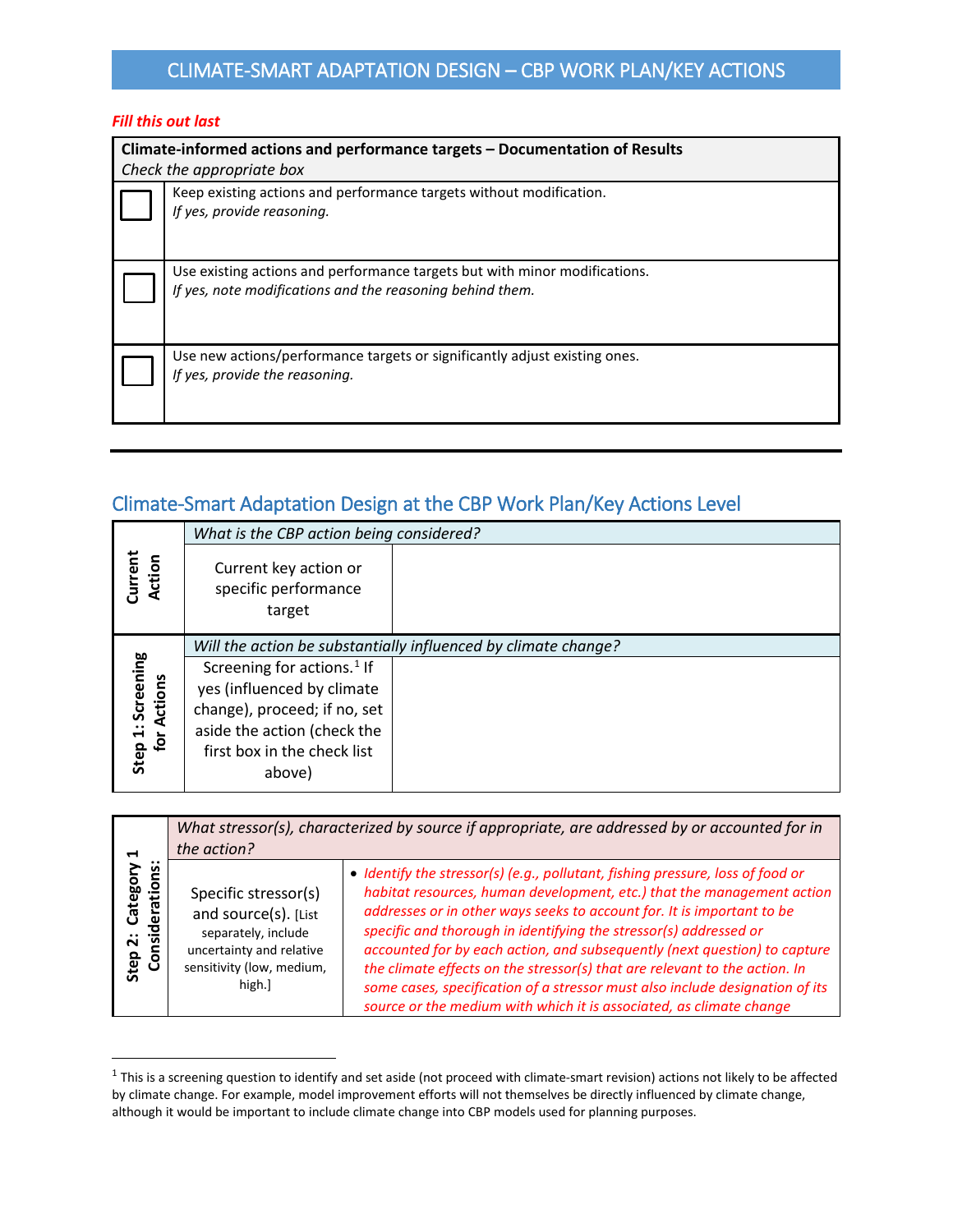|                                                                                             | effects on the stressors may differ based on source. (Note - Any particular<br>action can address or account for more than one stressor).                                                                                                                                                                                                                                                                                                                                                                                                                                                                                                                                                                                                                                                                                                                                                                                    |
|---------------------------------------------------------------------------------------------|------------------------------------------------------------------------------------------------------------------------------------------------------------------------------------------------------------------------------------------------------------------------------------------------------------------------------------------------------------------------------------------------------------------------------------------------------------------------------------------------------------------------------------------------------------------------------------------------------------------------------------------------------------------------------------------------------------------------------------------------------------------------------------------------------------------------------------------------------------------------------------------------------------------------------|
| the stressor(s)/source(s)?                                                                  | What are the key climate change impacts (direction, magnitude, mechanism, uncertainty) on                                                                                                                                                                                                                                                                                                                                                                                                                                                                                                                                                                                                                                                                                                                                                                                                                                    |
| Key climate influences<br>on stressor(s)/<br>sources(s)                                     | • Describe expected climate change impacts on the specified stressors,<br>including information on the direction, magnitude, and mechanism of<br>change. Climate change impacts may have to be considered separately by<br>stressor/source combinations, when applicable. When describing<br>expected climate change effects on the stressor(s) relevant to a<br>management action, the uncertainty associated with assessments about<br>climate changes and their effects on the stressor(s) must also be<br>considered. Again, specificity and detail are important, because this<br>information is intended to support consideration, in subsequent questions,<br>of how actions would have to be modified (e.g., scaled, placed, timed,<br>engineered, etc.) to remain effective. Supporting materials needed to<br>address this question include climate projections, vulnerability and<br>resilience information, etc. |
|                                                                                             | What is the expected timing of climate change impacts on the action? This could include<br>seasonal patterns or temporal trends of the climate change effects of concern.                                                                                                                                                                                                                                                                                                                                                                                                                                                                                                                                                                                                                                                                                                                                                    |
| Timing of climate<br>change effects                                                         | • Describe the timing of when climate change will affect the target<br>stressor(s) to inform when the action is needed, sequencing with other<br>actions, and the time frame under which future effectiveness should be<br>evaluated. Mid-century is a management-relevant time frame commonly<br>used; however, this also could include seasonal outlooks/forecasts, or<br>shorter-term events like El Niño.                                                                                                                                                                                                                                                                                                                                                                                                                                                                                                                |
| measured.                                                                                   | Implications for how effectiveness of actions or progress towards performance targets is                                                                                                                                                                                                                                                                                                                                                                                                                                                                                                                                                                                                                                                                                                                                                                                                                                     |
| How is<br>implementation being<br>tracked (e.g.<br>indicators, metrics)?                    | • Management actions should be matched with measurable outcomes and<br>appropriate metrics or indicators of changes in the target stressors or the<br>resource, which can later be used to measure effectiveness of the action.<br>This question is intended to capture such information. Potential changes<br>in how to measure the success metrics should also be described here. If<br>possible, suggest targets for quantitative or qualitative changes in the<br>stressor or the resource metric(s) that would be used to measure<br>effectiveness.                                                                                                                                                                                                                                                                                                                                                                     |
| How will climate<br>change alter the<br>ability to carry out<br>progress<br>measurements or | • Describe how monitoring (e.g., frequency, location, duration, etc.) might<br>need to be modified to given climate change effects on the stressor.                                                                                                                                                                                                                                                                                                                                                                                                                                                                                                                                                                                                                                                                                                                                                                          |

| $\sim$               | How will climate change impacts on the stressor(s)/source(s) impact effectiveness of the<br>action? |                                                                                                                                                                                                                                     |
|----------------------|-----------------------------------------------------------------------------------------------------|-------------------------------------------------------------------------------------------------------------------------------------------------------------------------------------------------------------------------------------|
| Step 3:<br>50<br>ate | Indirect effects on<br>action                                                                       | • Describe how climate impacts on the stressor, considered separately by<br>source if needed, will change the effectiveness of the management action<br>over its implementation and functional lifetime. Will the action be able to |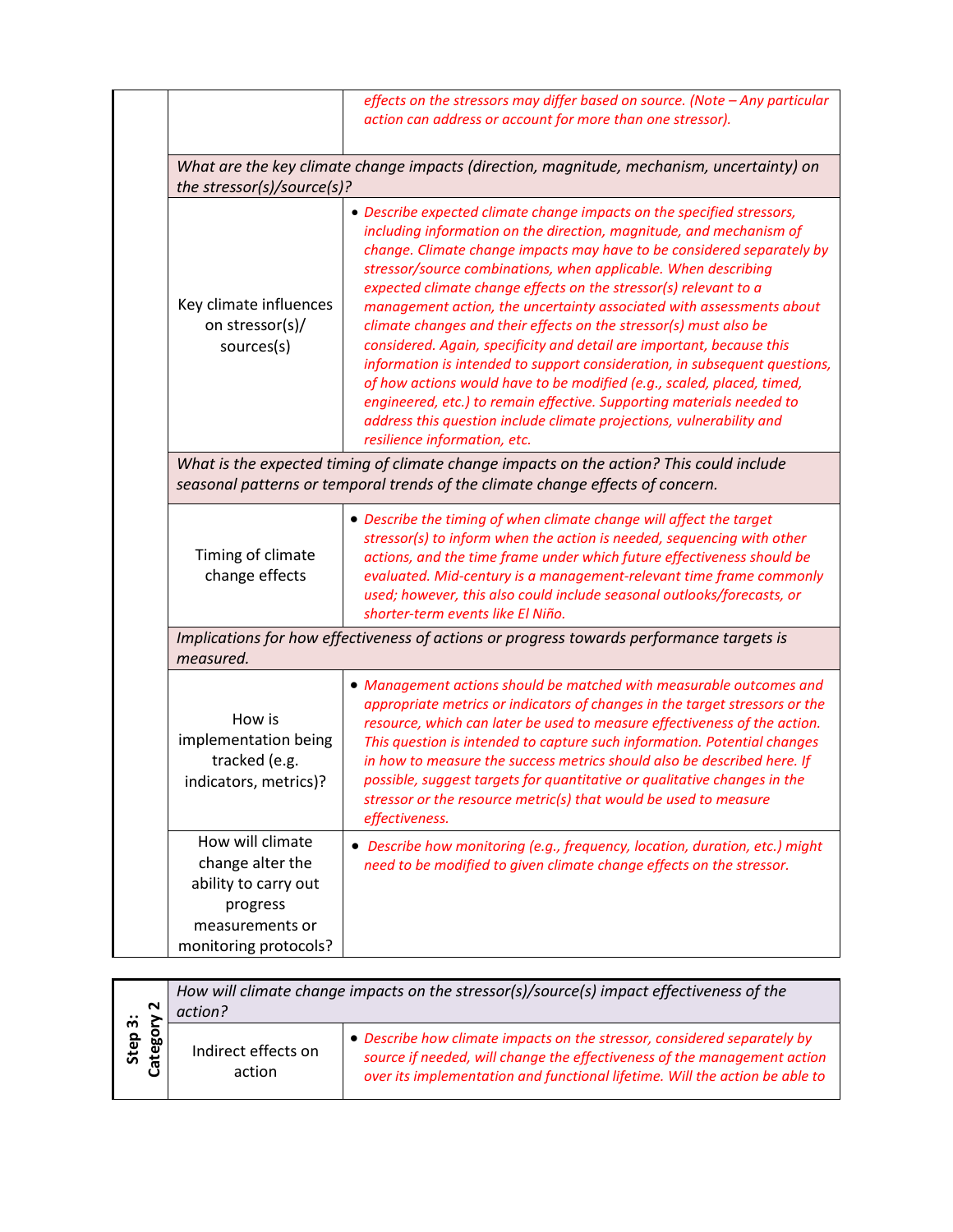|                                                                                                                                                                                                                                                      | handle changes in the target stressor or other climate-driven changes to<br>the resource?                                                                                                                                                                                                                                                                         |
|------------------------------------------------------------------------------------------------------------------------------------------------------------------------------------------------------------------------------------------------------|-------------------------------------------------------------------------------------------------------------------------------------------------------------------------------------------------------------------------------------------------------------------------------------------------------------------------------------------------------------------|
|                                                                                                                                                                                                                                                      | How will climate change impacts directly on the action impact effectiveness of the action?                                                                                                                                                                                                                                                                        |
| Direct effects on<br>action                                                                                                                                                                                                                          | • Describe how climate change may directly impact the action (particularly<br>relevant for actions that involve physical elements or structures) in ways<br>that will change the effectiveness of the action over its implementation<br>and functional lifetime. Could the action be physically impacted,<br>overwhelmed, or destroyed by climate change impacts? |
| What are climate change-related time frame considerations or constraints on achieving or<br>implementing the action [e.g., urgency, synergies or dependencies on other actions /work<br>plans]?                                                      |                                                                                                                                                                                                                                                                                                                                                                   |
| Time frame<br>considerations                                                                                                                                                                                                                         | • Identify temporal considerations, including: (1) urgency due to anticipated<br>time frame of climate change effects on the action and (2) temporal<br>needs for planning and implementation of the action (including lead-time<br>for design, permitting, construction, or other enabling conditions).                                                          |
| What changes are needed to adapt the action to accommodate the combination of direct and<br>indirect climate change effects over the target periods for implementing the action? Or are<br>there other ideas for actions suggested by these results? |                                                                                                                                                                                                                                                                                                                                                                   |
| Climate-driven<br>adaptations needed                                                                                                                                                                                                                 | • Describe the changes needed to adapt the design of the action in terms of<br>place, time, or design (including engineering). Be sure to review and<br>consider the information from all previous questions including the Notes<br>sections.                                                                                                                     |

| ۽                                                       | <b>Climate-smart Work Plan/Action</b> |                                                                                                                                                                                      |
|---------------------------------------------------------|---------------------------------------|--------------------------------------------------------------------------------------------------------------------------------------------------------------------------------------|
| Climate-<br>$\overline{\sigma}$<br>igo.<br>Step<br>Desi | Description                           | • Revise the original action to incorporate the climate-smart design<br>considerations as described in the last question of Step 3. Be as specific<br>and comprehensive as possible. |

*Notes: What are the information/data gaps and research needs to better understand climate impacts or uncertainties, social or ecological effects, design needs, etc.*

*Discussions during application of the climate-smart decision tables often highlight instances where particular information that would be needed to fully address the question are not available. This notes section is intended to document these types of information gaps and research needs. In the CBP, many work plans already include strategies and key actions focused on filling recognized information needs in order to further managers' abilities to fulfill CBP goals. This additional information will be useful in subsequent evaluations, for revisiting and refining previous steps in the adaptive management cycle, and for directing future work plan revisions.*

*Notes: What issues, lessons, or spatial or temporal considerations emerged that might be common across other sites, or Bay-wide? How might these affect higher levels of planning (strategies, approaches)?*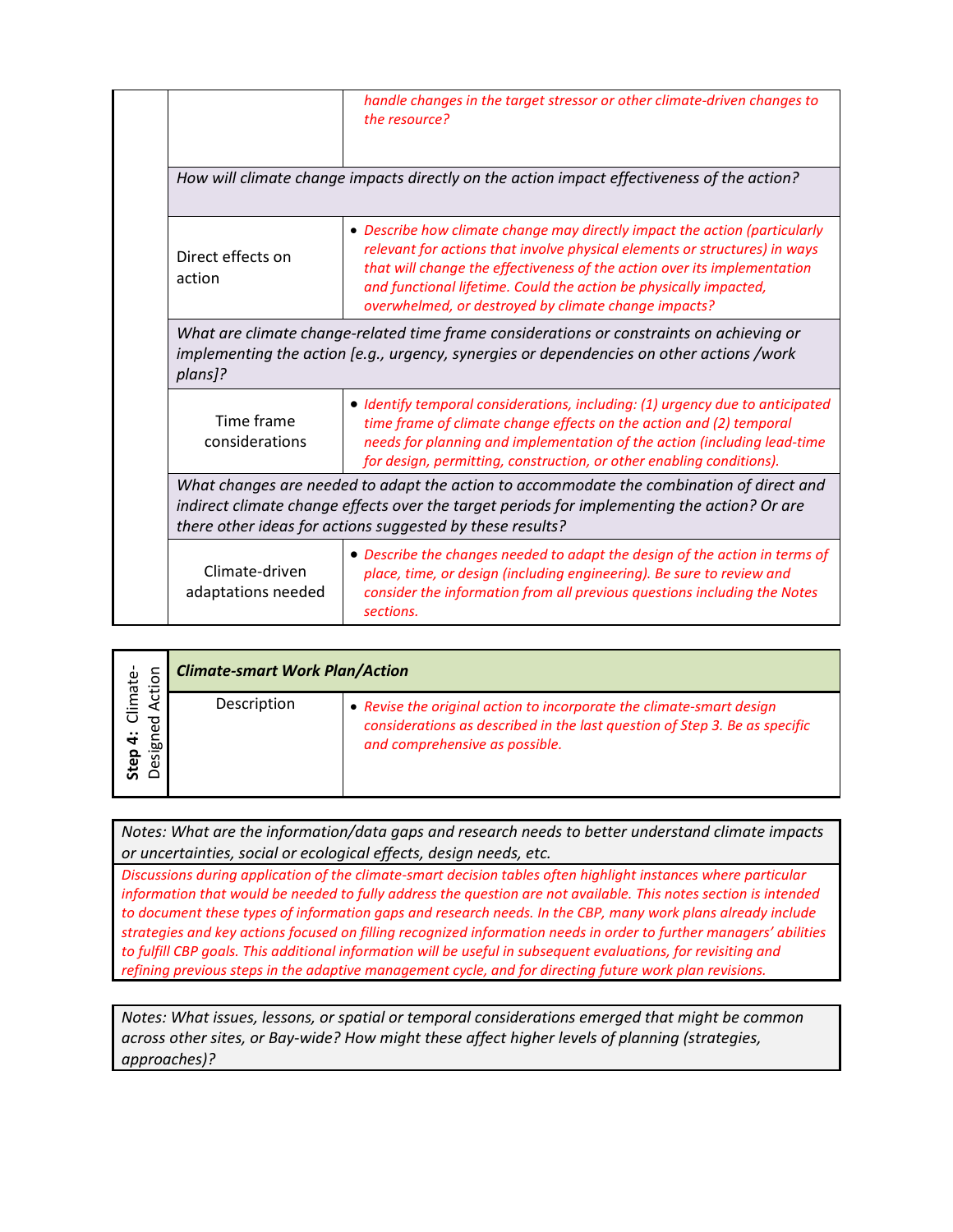*As key actions are put through the climate-smart decision tables, discussions on questions in steps 2 and 3 will sometimes generate insights or highlight issues that are more broadly applicable to sites or similar actions around the Bay, which may inform or help direct the revision of higher level decisions (e.g., strategies, approaches, outcomes). This notes section is intended to capture these insights, which should be transferred to the higher level climate-smart decision tables.* 

*Notes: Interactions needed with other GITs/Workgroups that are key to the actions.*

*Use this notes section to document information exchanges or other interactions needed with other GITs or workgroups to assure that restoration decisions that might be within the purview of one group but are key to the success of actions another group are coordinated.*

*Are there any key actions missing?\**

*The purpose of this activity is to help identify actions that could be added to a work plan by identifying any key vulnerabilities that are not sufficiently addressed, and/or types of strategies or approaches that are not utilized, in the existing plan, and to craft additional actions to fill those gaps.*

\* *Actions that may be needed to more comprehensively address the climate change impacts identified. The purpose is to identify any key vulnerabilities that are not sufficiently addressed in the existing plan and to craft additional actions to fill those gaps. The ecologically-oriented list of general adaptation strategies from the Climate-smart guide can be used to help in brainstorming these, though actions relevant to implementing those strategies/approaches in your specific management/ecosystem context may need to be brainstormed and/or researched in the literature. Start by listing any new actions listed in the last question of Step 3.*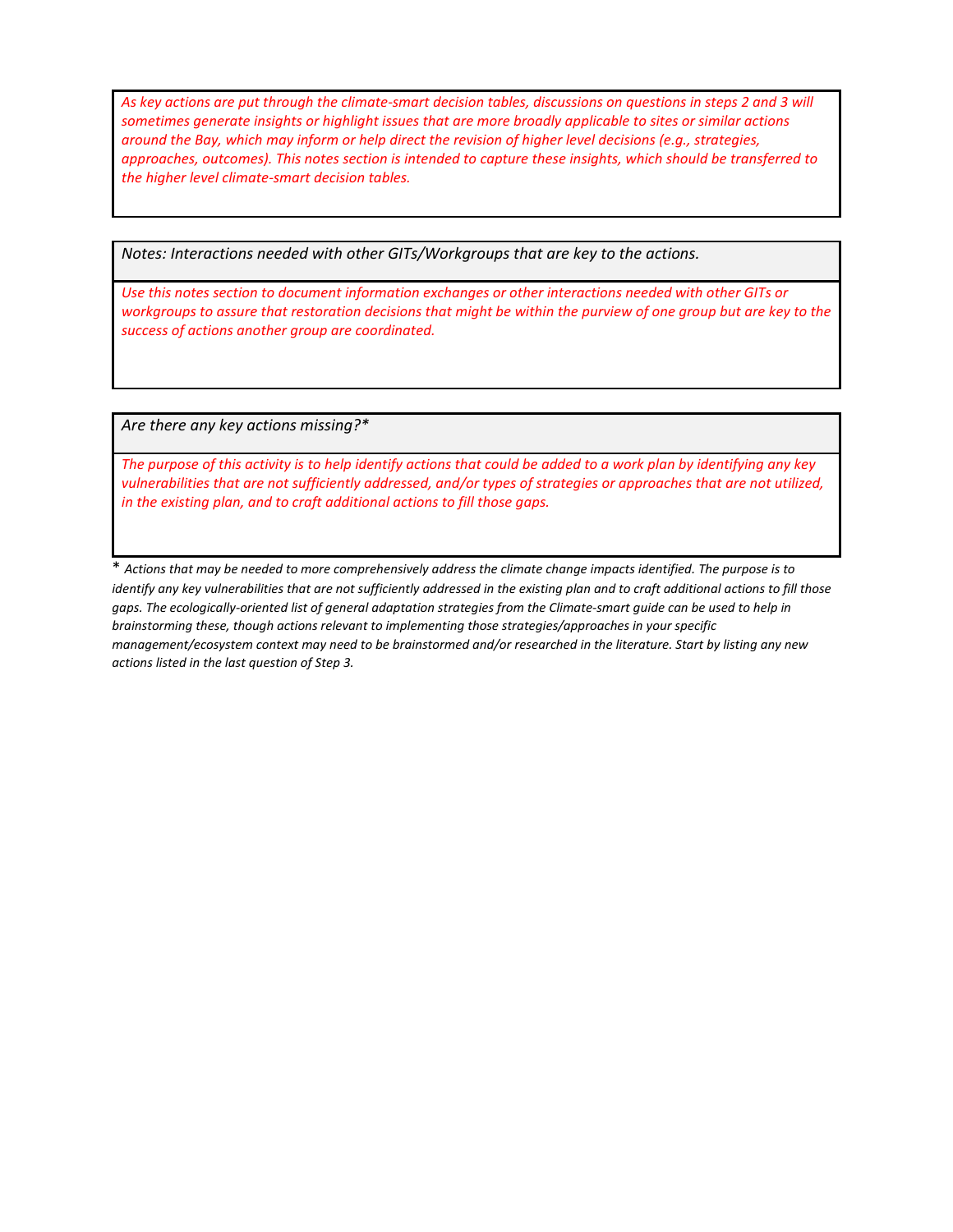## CLIMATE-SMART ADAPTATION DESIGN – CBP STRATEGIES/MANAGEMENT APPROACHES OR GOALS/OUTCOMES

#### *Fill this out last*

| Climate-informed strategies/mgmt. approaches - Documentation of Results<br>Check the appropriate box |                                                                                                                              |  |
|------------------------------------------------------------------------------------------------------|------------------------------------------------------------------------------------------------------------------------------|--|
|                                                                                                      | Keep existing strategies/approaches without modification.<br>If yes, provide reasoning                                       |  |
|                                                                                                      | Use existing strategies/approaches but with minor modifications.<br>If yes, note modifications and the reasoning behind them |  |
|                                                                                                      | Use new strategies/approaches or significantly adjust existing ones.<br>If yes, provide the reasoning                        |  |

# Climate-smart Adaptation Design at the CBP Strategy/Mgmt. Approach (or Goals/Outcomes) Level

|                                          |                                       | What is the CBP strategy/ (or goal outcome) being considered? |
|------------------------------------------|---------------------------------------|---------------------------------------------------------------|
| Strategy<br>Current                      | Current<br>strategy/mgmt.<br>approach |                                                               |
|                                          |                                       | Will the strategy (or goal) be influenced by climate change?  |
| s                                        | Screening for                         |                                                               |
|                                          | strategies (or goals) <sup>2</sup> .  |                                                               |
|                                          | If yes (influenced by                 |                                                               |
|                                          | climate change),                      |                                                               |
|                                          | proceed; if no, set aside             |                                                               |
| Step 1: Screening for<br>Goals/Strategie | the strategy (check the               |                                                               |
|                                          | first box in the check list           |                                                               |
|                                          | above).                               |                                                               |

<span id="page-5-0"></span> $2$  This is a screening question to identify and set aside (not proceed with climate-smart revision) strategies/approaches (or goals/outcomes) not likely to be affected by climate change. For example, education or outreach efforts will not themselves be directly influenced by climate change, although it would be desirable to include climate change information into these types of efforts. Therefore, it would not be necessary to apply this process directly to revision of such strategies. It should be noted that strategies such as development of energetic, system, planning, or other models also are not directly impacted by climate change; however, if climate change effects have not heretofore been considered in the model, then redesign of the model would be recommended.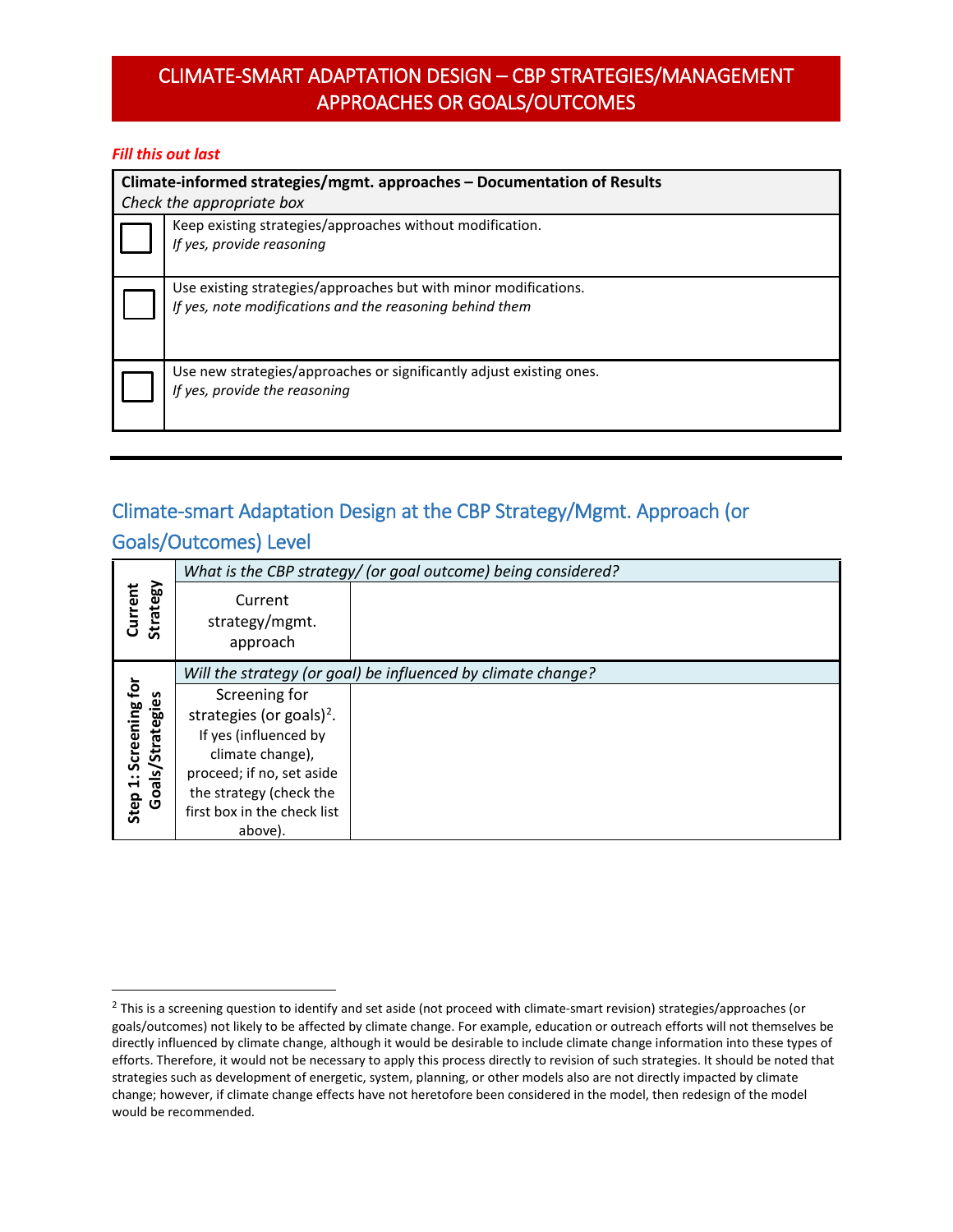|                                                                                              | the strategy?                                                                                                                          | What stressor(s), characterized by source if appropriate, are addressed by or accounted for in                                                                                                                                                                                                                                                                                                                                                                                                                                                                                                                                                                                                                                                                                                                                                                                                                                                                                                            |
|----------------------------------------------------------------------------------------------|----------------------------------------------------------------------------------------------------------------------------------------|-----------------------------------------------------------------------------------------------------------------------------------------------------------------------------------------------------------------------------------------------------------------------------------------------------------------------------------------------------------------------------------------------------------------------------------------------------------------------------------------------------------------------------------------------------------------------------------------------------------------------------------------------------------------------------------------------------------------------------------------------------------------------------------------------------------------------------------------------------------------------------------------------------------------------------------------------------------------------------------------------------------|
|                                                                                              | Specific stressor(s)<br>and source(s). [List<br>separately, include<br>uncertainty and relative<br>sensitivity (low, medium,<br>high.] | • Identify the stressor(s) (e.g., pollutant, fishing pressure, loss of food or<br>habitat resources, human development, etc.) that the strategy/<br>approach (or goal/outcome) addresses or in other ways seeks to account<br>for. At this level multiple stressors may be included and should be<br>identified separately, with consideration of how they might vary over the<br>region of concern. It is important to be specific and thorough in<br>identifying the stressor(s), and subsequently (next question) to capture<br>the climate effects on each relevant stressor.                                                                                                                                                                                                                                                                                                                                                                                                                         |
|                                                                                              |                                                                                                                                        | What are the key climate change impacts (direction, magnitude, mechanism, uncertainty) on<br>the stressor(s)/source(s), relevant to the resource? <sup>3</sup>                                                                                                                                                                                                                                                                                                                                                                                                                                                                                                                                                                                                                                                                                                                                                                                                                                            |
| Climate change effects on the stressors and systems<br>1 Considerations:<br>Step 2: Category | Key climate influences<br>on<br>stressor(s)/sources(s)                                                                                 | • Describe expected climate change impacts on the specified stressors,<br>including information on the direction, magnitude, and mechanism of<br>change. Climate change impacts may have to be considered separately<br>by stressor/source combinations, when applicable. Due to the often<br>larger scale being considered at this level, this needs to consider any<br>variations in impacts or vulnerabilities over the spatial scale of concern.<br>The uncertainty associated with assessments about climate changes and<br>their effects on the stressor(s) must also be considered. Specificity and<br>detail are important, because this information is intended to support<br>consideration, in subsequent questions, of how strategies/approaches<br>(or goals/outcomes) would have to be modified to remain realistic,<br>achievable, and/or effective. Supporting materials needed to address this<br>question include climate projections, vulnerability and resilience<br>information, etc. |
|                                                                                              | What are the key climate change impacts directly affecting the resource (direction,<br>magnitude, mechanism, uncertainty)?             |                                                                                                                                                                                                                                                                                                                                                                                                                                                                                                                                                                                                                                                                                                                                                                                                                                                                                                                                                                                                           |
|                                                                                              | Key climate influences<br>on target resource(s)                                                                                        | • Describe expected climate change impacts on the resource being<br>managed (the management target), if this differs from and/or adds to<br>consideration of climate change effects on the relevant stressor(s). The<br>target resource could be a species or organism group (e.g., black ducks,<br>oysters), a component of the ecosystem or a habitat (e.g., wetlands,<br>SAVs, watersheds, protected lands, forests, fish habitat, sediments), a<br>process, use, or condition (e.g., agriculture, stock assessment, land use,<br>stream health, fish passage, federal facilities, wastewater treatment,<br>urban stormwater), or a contaminant.                                                                                                                                                                                                                                                                                                                                                       |
|                                                                                              | of concern?                                                                                                                            | Over what timeframe will key climate change impacts affect targeted resources? Are there<br>seasonal patterns or other short- or long-term temporal factors of the climate change effects                                                                                                                                                                                                                                                                                                                                                                                                                                                                                                                                                                                                                                                                                                                                                                                                                 |

<span id="page-6-0"></span><sup>&</sup>lt;sup>3</sup> Incorporate information from the notes section of any action-level climate-smart decision tables completed on issues, lessons, or spatial or temporal considerations emerged that might be common across other sites, or be relevant Bay-wide, and how these affect higher levels of planning (strategies, approaches).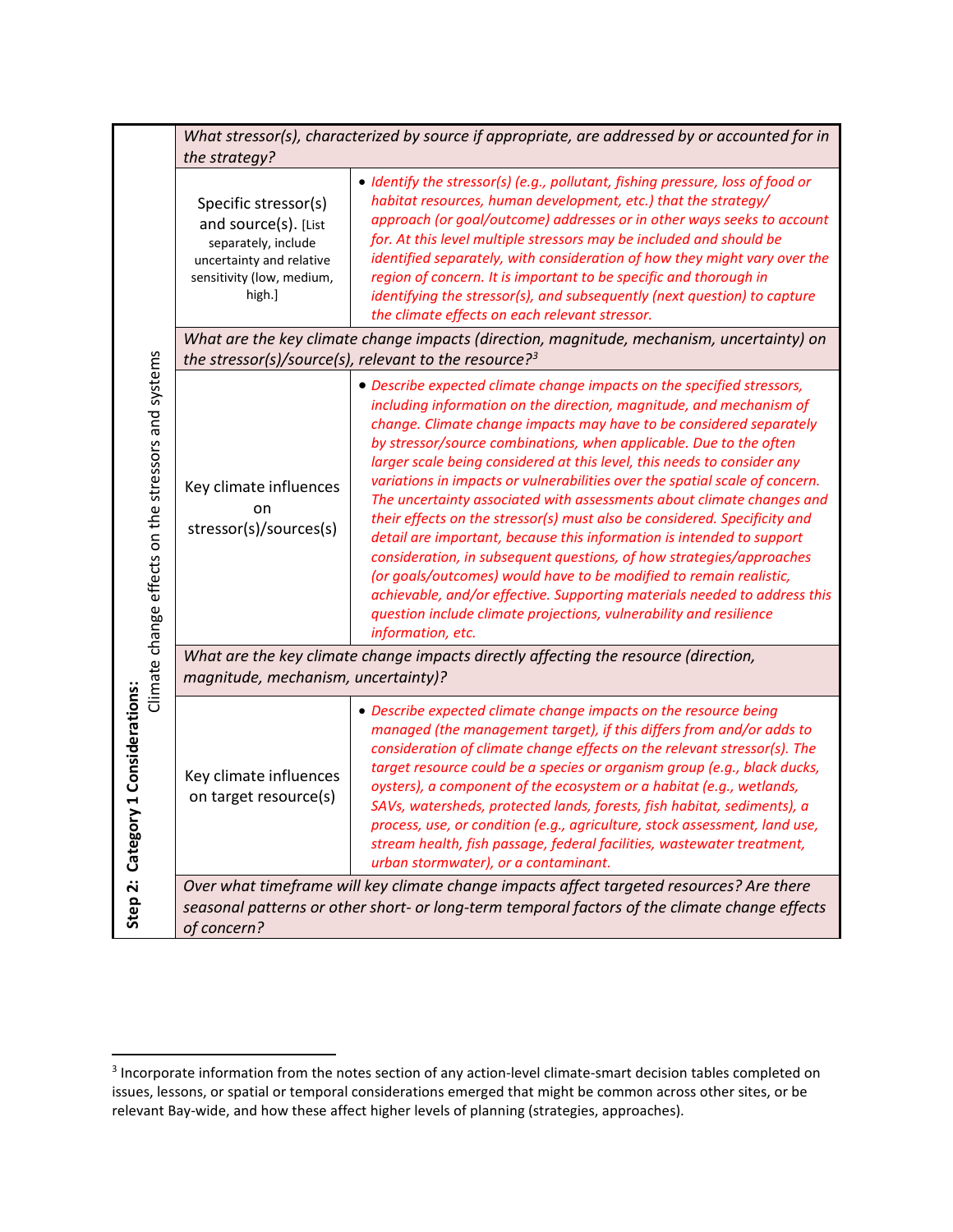| Timing of climate<br>change effects                                                                                 | • Describe the timing of when climate change will affect the target<br>resource or associated stressor(s). This is to inform implementation<br>needs and the time frame under which effectiveness should be<br>evaluated. Mid-century is a management-relevant time frame commonly<br>used; however, this also could include seasonal outlooks/forecasts, or<br>shorter-term events like El Niño.                                                                                                                                                                |
|---------------------------------------------------------------------------------------------------------------------|------------------------------------------------------------------------------------------------------------------------------------------------------------------------------------------------------------------------------------------------------------------------------------------------------------------------------------------------------------------------------------------------------------------------------------------------------------------------------------------------------------------------------------------------------------------|
|                                                                                                                     | How is progress toward strategy/mgmt. approach (or goal) measured?                                                                                                                                                                                                                                                                                                                                                                                                                                                                                               |
| How is<br>implementation being<br>tracked (e.g.<br>indicators, metrics?                                             | • Most higher level decisions, particularly strategies, approaches, and<br>outcomes, should be matched with measurable targets and appropriate<br>metrics or indicators of changes in the target stressors or the resource,<br>which can later be used to measure effectiveness of the<br>strategies/approaches (or goals/outcomes). This question is intended to<br>capture such information. If possible, suggest targets for quantitative or<br>qualitative changes in the stressor or the resource metric(s) that would<br>be used to measure effectiveness. |
| How will climate<br>change alter the<br>ability to carry out<br>progress<br>measurement or<br>monitoring protocols? | • Potential changes in how success metrics would have to be measure<br>because of the impacts or changes related to climate changed should<br>also be described here.                                                                                                                                                                                                                                                                                                                                                                                            |

|                                                                                           |                                                                                                                                                                                   | How will climate change impacts on the resource itself change the condition (affect the<br>quality or quantity) of and/or trends in the target resource?                                                                                                                                                                                                             |
|-------------------------------------------------------------------------------------------|-----------------------------------------------------------------------------------------------------------------------------------------------------------------------------------|----------------------------------------------------------------------------------------------------------------------------------------------------------------------------------------------------------------------------------------------------------------------------------------------------------------------------------------------------------------------|
|                                                                                           | Direct effects on<br>resource condition                                                                                                                                           | • Describe how climate impacts on the resource being managed (the<br>management target), will change the effectiveness of the<br>strategy/management approach (or goal/outcome) over its<br>implementation and functional lifetime. Will the strategy/management<br>approach (or goal/outcome) be able to accommodate climate-driven<br>changes to the resource?     |
|                                                                                           | How will climate change impacts on the stressor(s) impact the strategy/approach (or<br>goal/outcome)?                                                                             |                                                                                                                                                                                                                                                                                                                                                                      |
| Change implications for strategies<br>Category 2 Considerations:<br>က်<br>Step<br>Climate | Indirect effects on<br>strategy/approach (or<br>goal/outcome)                                                                                                                     | • Describe how climate impacts on the stressor, considered separately by<br>source if needed, will change the effectiveness of the strategy/<br>management approach (or goal/outcome). Will they be able to handle<br>changes in the target stressor?                                                                                                                |
|                                                                                           | How will climate change impacts directly on the strategy/approach (or goal/outcome) impact<br>how realistic, achievable, or effective the strategy/approach (or goal/outcome) is? |                                                                                                                                                                                                                                                                                                                                                                      |
|                                                                                           | Direct effects on<br>strategy/approach (or<br>goal/outcome)                                                                                                                       | • Describe how climate change may directly impact the strategy/<br>management approach (or goal/outcome) (particularly relevant to<br>strategies/approaches (or goals/outcomes) that involve physical<br>elements or structures) in ways that will change how realistic,<br>achievable, or effective the strategy/ management approach (or<br>goal/outcome) will be. |
|                                                                                           | other strategies/mgmt. approaches]?                                                                                                                                               | What are climate change-related time frame considerations or constraints on achieving or<br>implementing the strategy/mgmt. approach [e.g., urgency, synergies or dependencies on                                                                                                                                                                                    |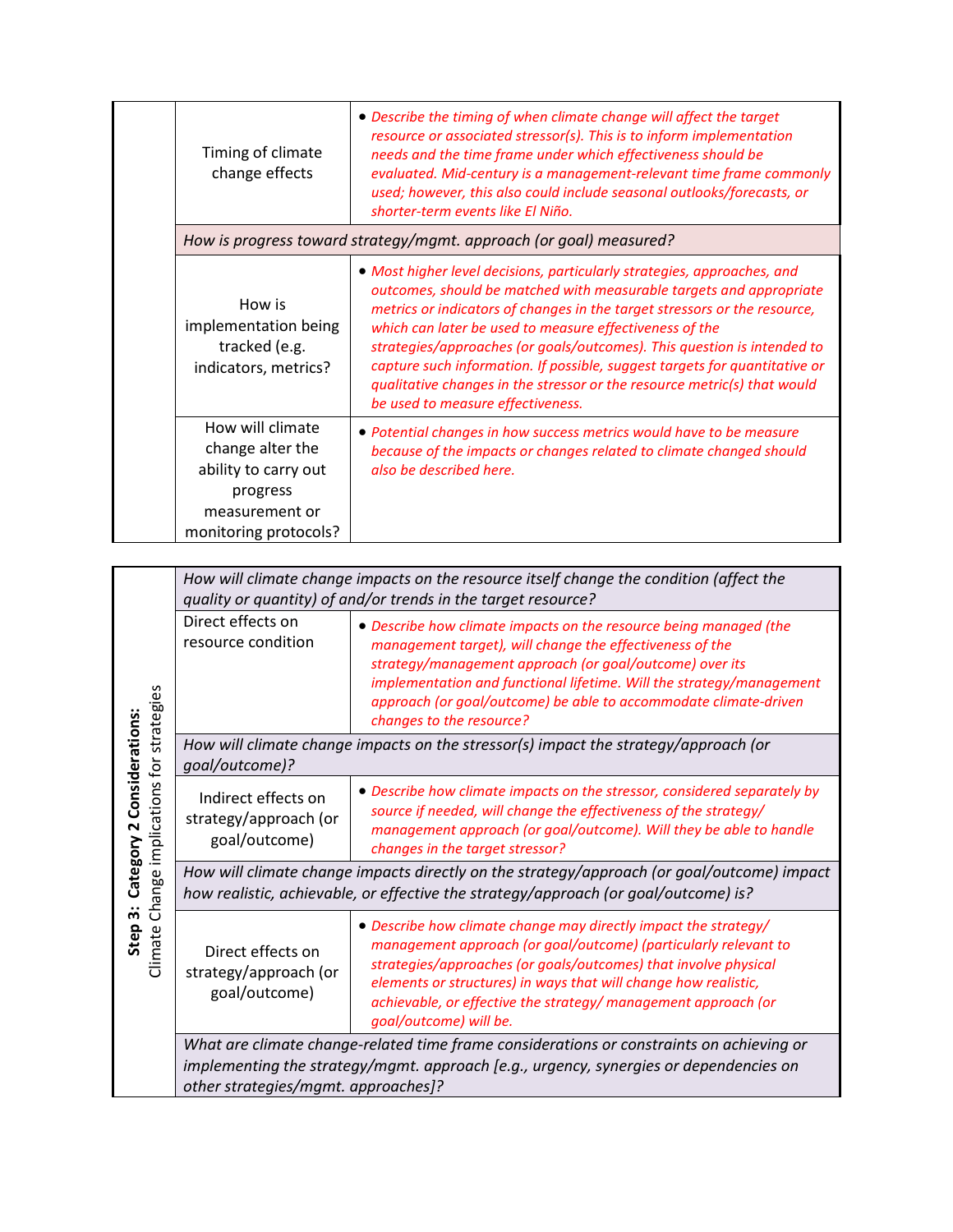| Time frame<br>considerations                                                                                                                                                                                                                                                                   | • Identify temporal considerations, including: (1) urgency due to<br>anticipated time frame of climate change effects and (2) temporal needs<br>for planning and implementation.                                                                                                                                                                                                |
|------------------------------------------------------------------------------------------------------------------------------------------------------------------------------------------------------------------------------------------------------------------------------------------------|---------------------------------------------------------------------------------------------------------------------------------------------------------------------------------------------------------------------------------------------------------------------------------------------------------------------------------------------------------------------------------|
| What changes are needed to modify the strategy/mgmt. approach (or goal/outcome) to<br>accommodate the combination of direct and indirect climate change effects or the target<br>periods for implementing the strategy? Or are there other ideas for strategies suggested by<br>these results? |                                                                                                                                                                                                                                                                                                                                                                                 |
| Climate-driven<br>adaptations needed                                                                                                                                                                                                                                                           | • Describe the changes needed to adapt the formulation of the strategy/<br>management approach (or goal/outcome) in terms of place (including,<br>for example, selection or prioritization of locations for treatment), time,<br>or design (including engineering). Be sure to review and consider the<br>information from all previous questions including the Notes sections. |

| rategy<br>Ta<br>Climate       | <b>Climate-smart Strategy/Management Approach (or Outcome)</b> |                                                                                                                                                                                                                              |
|-------------------------------|----------------------------------------------------------------|------------------------------------------------------------------------------------------------------------------------------------------------------------------------------------------------------------------------------|
| 5F<br>ರ<br>ω<br>Step<br>Desig | Description                                                    | • Revise the original strategy/management approach (or goal/outcome)<br>to incorporate the climate-smart design considerations as described in<br>the last question of Step 3. Be as specific and comprehensive as possible. |

*Notes: What are the information/data gaps and research needs to better understand climate impacts or uncertainties, social or ecological effects, design needs, etc.?*

*Discussions during application of the climate-smart decision tables often highlight instances where particular information that would be needed to fully address the question are not available. This notes section is intended to document these types of information gaps and research needs. In the CBP, many work plans already include strategies and key actions focused on filling recognized information needs in order to further managers' abilities to fulfill CBP goals. This additional information will be useful in subsequent evaluations, for revisiting and refining previous steps in the adaptive management cycle, and for directing future work plan revisions.*

*Notes on interactions needed with other GITs/Workgroups that are key to the planned strategies/approaches.*

*Use this notes section to document information exchanges or other interactions needed with other GITs or workgroups to assure that restoration decisions that might be within the purview of one group but are key to the success of strategies, approaches, or outcomes in another group are coordinated.*

*Are there any key strategies/approaches or (goal outcomes) missing?\**

*The purpose of this activity is to help identify strategies/approaches that could be added to a work plan by identifying any key vulnerabilities that are not sufficiently addressed, and/or types of strategies or approaches that are not utilized, in the existing plan, and to craft additional strategies to fill those gaps. [Note - this activity is, for the most part, not applicable to review of goal outcomes).*

\* *Strategies/approaches that may be needed to more comprehensively address the climate change impacts identified. The purpose is to identify any key vulnerabilities that are not sufficiently addressed in the existing plan and to craft additional strategies/approaches to fill those gaps. The ecologically-oriented list of general adaptation strategies from the Climate-smart guide can be used to help in brainstorming these. Start by listing any new strategies/management approaches listed in the last question of Step 3.*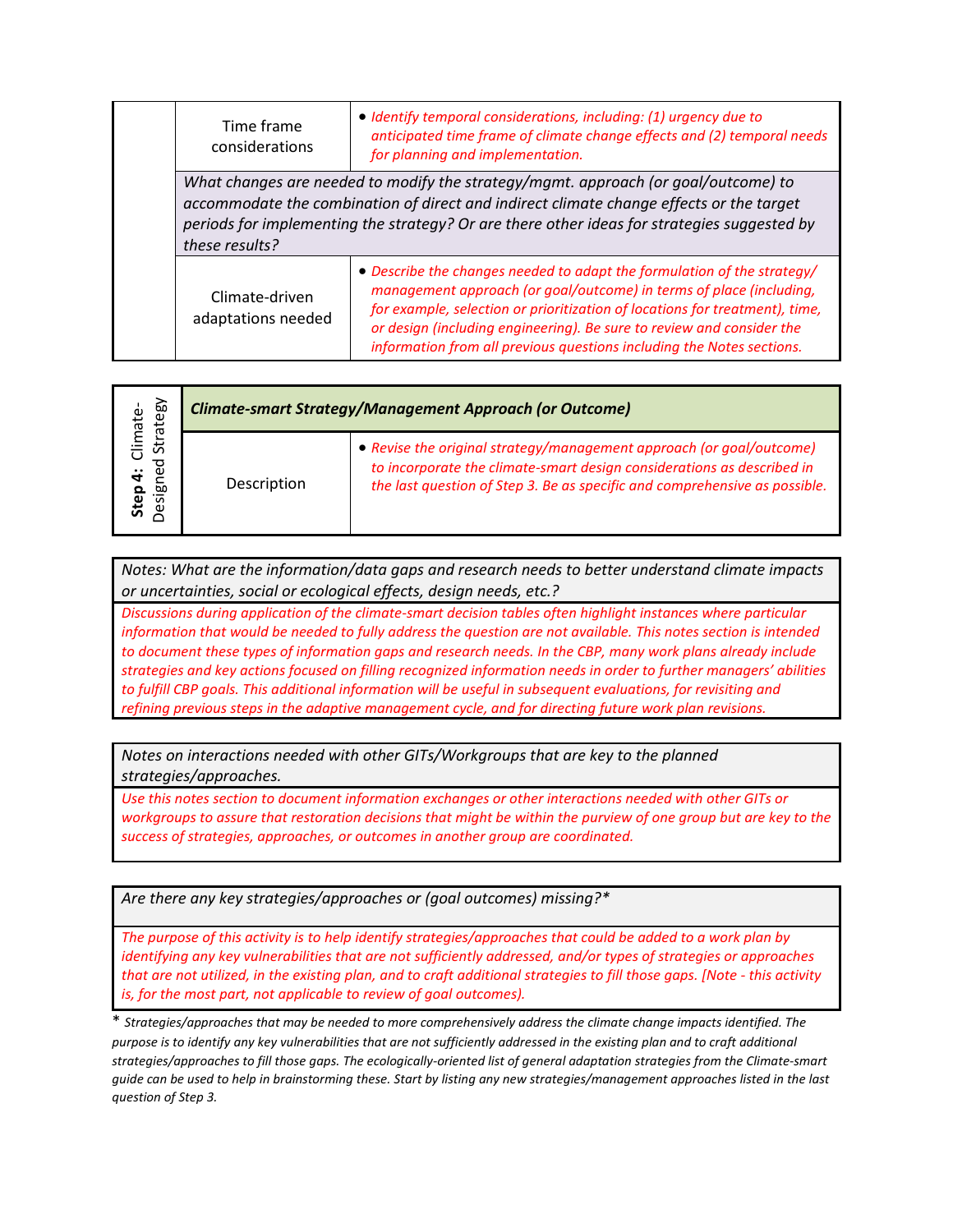# Attachment 4

# *Chesapeake Bay Program: Climate Smart Framework and Decision-Support Tool*

*Climate-Smart Decision-Support Tables - Blank*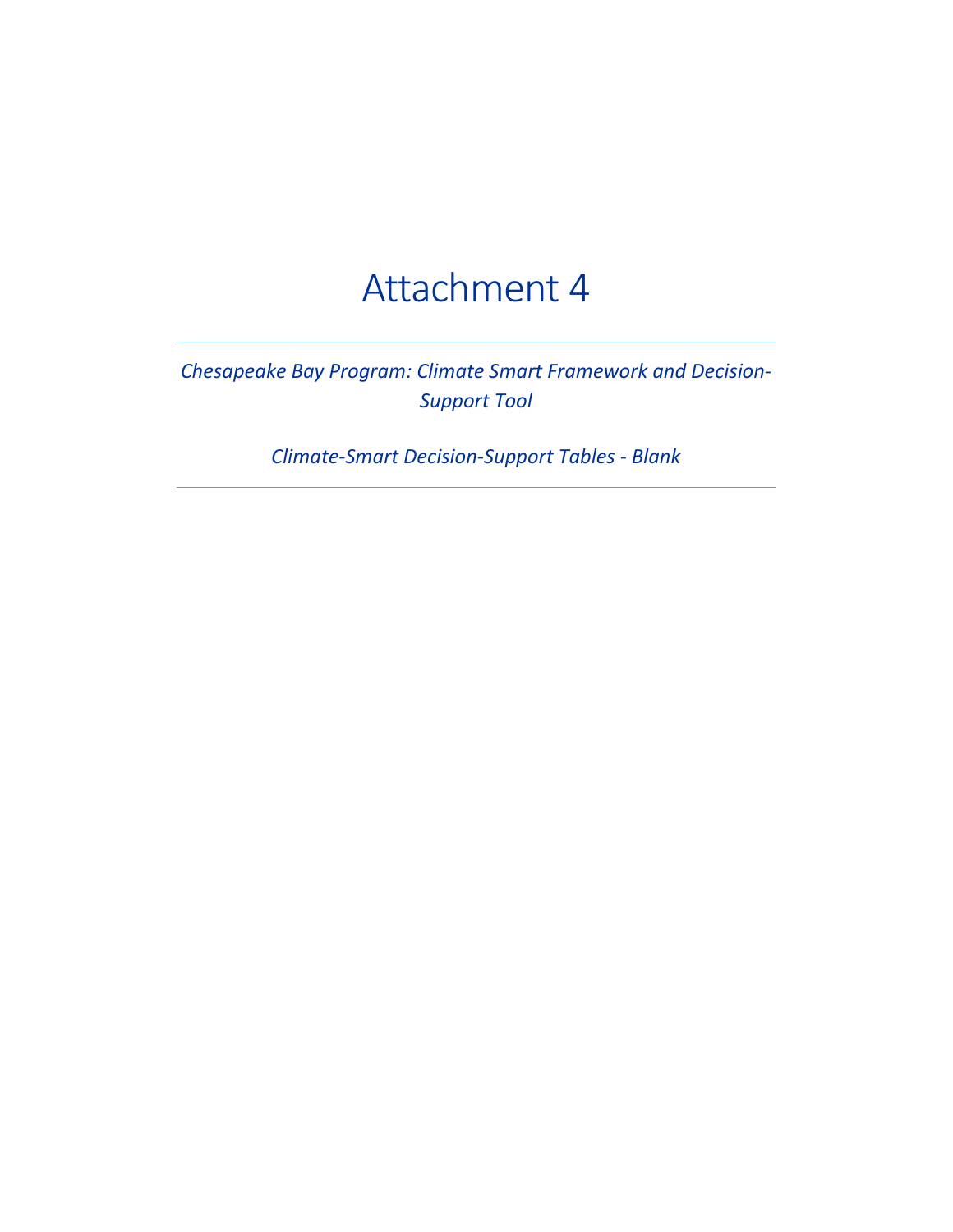# CLIMATE-SMART ADAPTATION DESIGN – CBP WORK PLAN/KEY ACTIONS

#### *Fill this out last*

 $\overline{a}$ 

| Climate-informed actions and performance targets – Documentation of Results<br>Check the appropriate box                                |  |  |
|-----------------------------------------------------------------------------------------------------------------------------------------|--|--|
| Keep existing actions and performance targets without modification.<br>If yes, provide reasoning.                                       |  |  |
| Use existing actions and performance targets but with minor modifications.<br>If yes, note modifications and the reasoning behind them. |  |  |
| Use new actions/performance targets or significantly adjust existing ones.<br>If yes, provide the reasoning.                            |  |  |

# Climate-smart Adaptation Design at the CBP Work Plan/Key Actions Level

|                             | What is the CBP action being considered?                |                                                                |
|-----------------------------|---------------------------------------------------------|----------------------------------------------------------------|
| Current<br>Action           | Current key action or<br>specific performance<br>target |                                                                |
|                             |                                                         | Will the action be substantially influenced by climate change? |
|                             | Screening for actions. <sup>7</sup>                     |                                                                |
| 1: Screening for<br>Actions | If yes (influenced by                                   |                                                                |
|                             | climate change),                                        |                                                                |
|                             | proceed; if no, set                                     |                                                                |
|                             | aside the action (check                                 |                                                                |
| Step                        | the first box in the                                    |                                                                |
|                             | check list above).                                      |                                                                |

| ā<br>⊣<br>effec<br><u>ö</u><br>Categor<br>leratio<br>Я<br>nsid<br>ä<br>Step<br>ပိ |     | in the action?                | What stressor(s), characterized by source if appropriate, are addressed by or accounted for |
|-----------------------------------------------------------------------------------|-----|-------------------------------|---------------------------------------------------------------------------------------------|
|                                                                                   |     | Specific stressor(s)          |                                                                                             |
|                                                                                   |     | and source(s). [List          |                                                                                             |
|                                                                                   | မ္မ | separately, include           |                                                                                             |
|                                                                                   |     | uncertainty and relative      |                                                                                             |
|                                                                                   |     | sensitivity (low, medium,     |                                                                                             |
|                                                                                   |     | high.]                        |                                                                                             |
|                                                                                   | ξ   |                               | What are the key climate change impacts (direction, magnitude, mechanism, uncertainty)      |
|                                                                                   |     | on the stressor(s)/source(s)? |                                                                                             |

<span id="page-10-0"></span> $7$  This is a screening question to identify and set aside (not proceed with climate-smart revision) actions not likely to be affected by climate change. For example, model improvement efforts will not themselves be directly influenced by climate change, although it would be important to include climate change into CBP models used for planning purposes.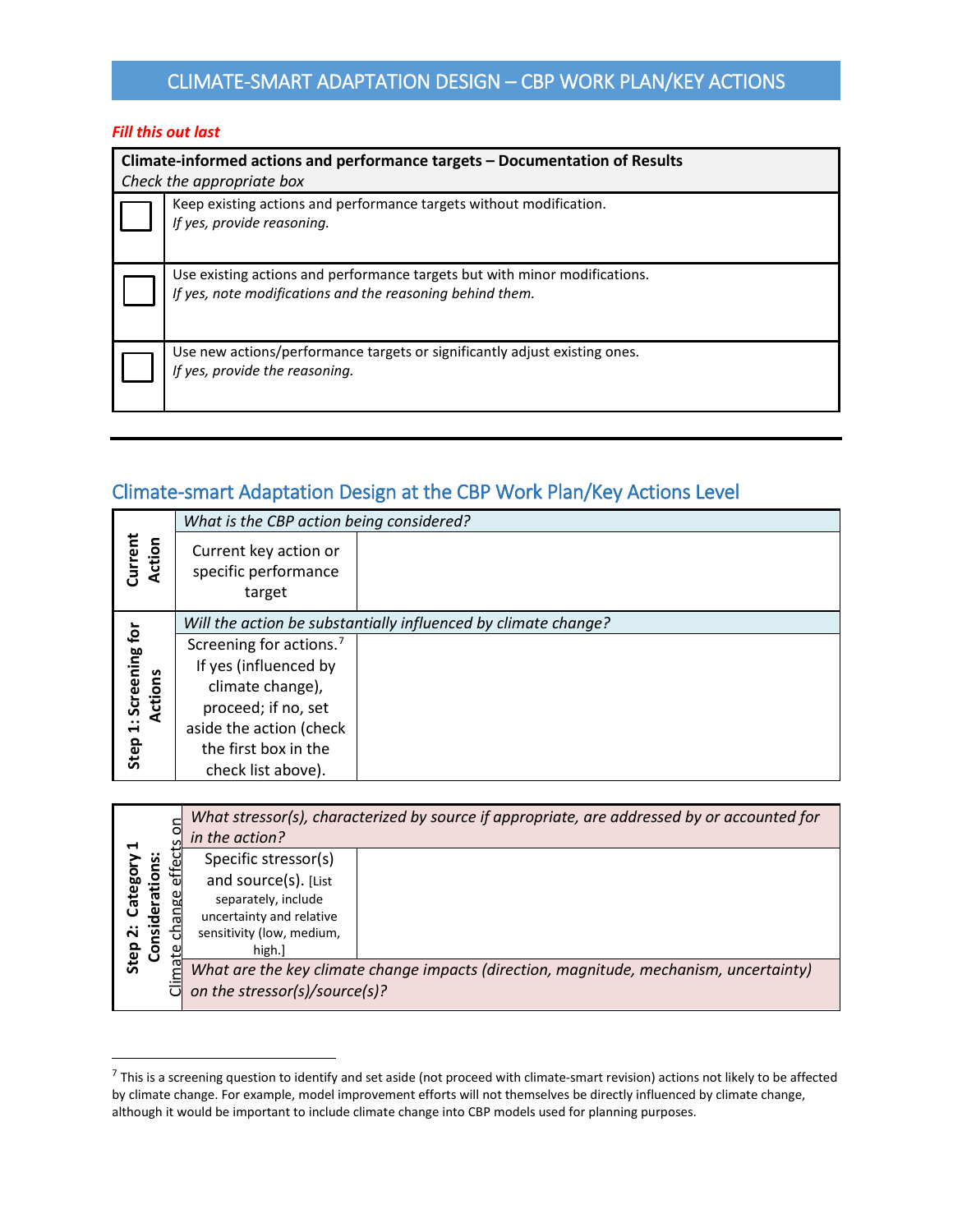| Key climate influences<br>on<br>stressor(s)/sources(s)                   |                                                                                                                                                                           |
|--------------------------------------------------------------------------|---------------------------------------------------------------------------------------------------------------------------------------------------------------------------|
|                                                                          | What is the expected timing of climate change impacts on the action? This could include<br>seasonal patterns or temporal trends of the climate change effects of concern. |
| Timing of climate<br>change effects                                      |                                                                                                                                                                           |
| measured.                                                                | Implications for how effectiveness of actions or progress towards performance targets is                                                                                  |
| How is<br>implementation being<br>tracked (e.g.<br>indicators, metrics)? |                                                                                                                                                                           |
| How will climate<br>change alter the<br>ability to carry out             |                                                                                                                                                                           |
| progress<br>measurements or<br>monitoring protocols?                     |                                                                                                                                                                           |

|                                                                            | How will climate change impacts on the stressor(s)/source(s) impact effectiveness of the<br>action?                                                                                                                                                  |  |  |
|----------------------------------------------------------------------------|------------------------------------------------------------------------------------------------------------------------------------------------------------------------------------------------------------------------------------------------------|--|--|
| of actions<br>Category 2 Considerations:<br>implications for functionality | Indirect effects on<br>action                                                                                                                                                                                                                        |  |  |
|                                                                            | How will climate change impacts directly on the action impact effectiveness of the action?                                                                                                                                                           |  |  |
|                                                                            | Direct effects on<br>action                                                                                                                                                                                                                          |  |  |
|                                                                            | What are climate change-related time frame considerations or constraints on achieving or<br>implementing the action [e.g., urgency, synergies or dependencies on other actions /work<br>plans]?                                                      |  |  |
| Step 3:                                                                    | Time frame<br>considerations                                                                                                                                                                                                                         |  |  |
| ႘                                                                          | What changes are needed to adapt the action to accommodate the combination of direct<br>and indirect climate change effects over the target periods for implementing the action? Or<br>are there other ideas for actions suggested by these results? |  |  |
|                                                                            | Climate-driven<br>adaptations needed                                                                                                                                                                                                                 |  |  |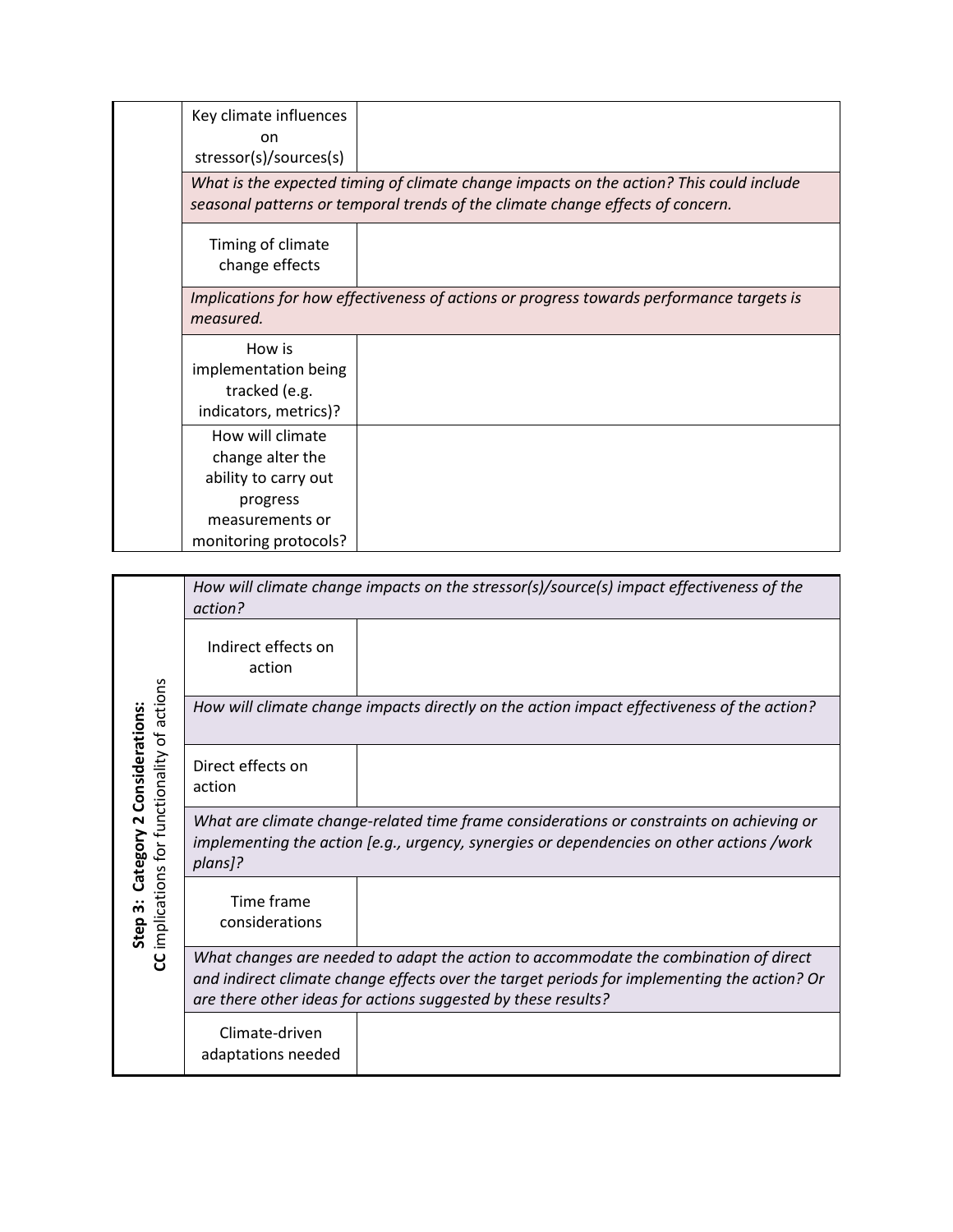|                                                 | <b>Climate-smart Work Plan/Action</b> |  |
|-------------------------------------------------|---------------------------------------|--|
| Climate-<br>d Action<br>ဥ<br>Step 4:<br>Designo | Description                           |  |

*Notes: What are the information/data gaps and research needs to better understand climate impacts or uncertainties, social or ecological effects, design needs, etc.?*

*Notes: What issues, lessons, or spatial or temporal considerations emerged that might be common across other sites, or Bay-wide? How might these affect higher levels of planning (strategies, approaches)?*

*Notes: Interactions needed with other GITs/Workgroups that are key to the actions?*

*Are there any key actions missing?\**

\* *Actions that may be needed to more comprehensively address the climate change impacts identified. The purpose is to identify any key vulnerabilities that are not sufficiently addressed in the existing plan and to craft additional actions to fill those gaps. The ecologically-oriented list of general adaptation strategies from the Climate-smart guide can be used to help in brainstorming these, though actions relevant to implementing those strategies/approaches in your specific management/ecosystem context may need to be brainstormed and/or researched in the literature. Start by listing any new actions listed in the last question of Step 3.*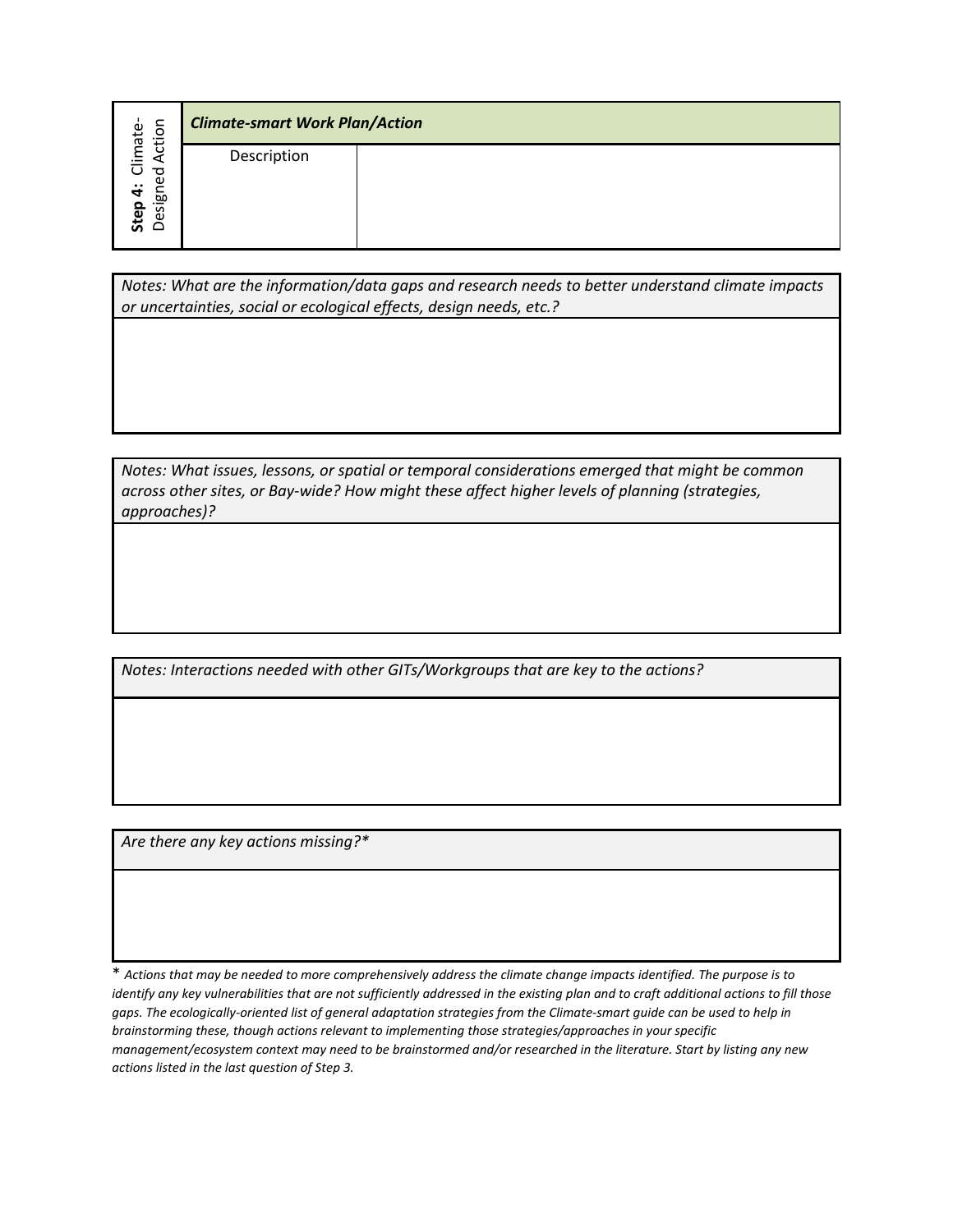## CLIMATE-SMART ADAPTATION DESIGN – CBP STRATEGIES/MANAGEMENT APPROACHES OR GOALS/OUTCOMES

### *Fill this out last*

| Climate-informed strategies/mgmt. approaches - Documentation of Results<br>Check the appropriate box                         |  |  |
|------------------------------------------------------------------------------------------------------------------------------|--|--|
| Keep existing strategies/approaches without modification.<br>If yes, provide reasoning                                       |  |  |
| Use existing strategies/approaches but with minor modifications.<br>If yes, note modifications and the reasoning behind them |  |  |
| Use new strategies/approaches or significantly adjust existing ones.<br>If yes, provide the reasoning                        |  |  |

# Climate-smart Adaptation Design at the CBP Strategy/Mgmt. Approach (or

### Goals/Outcomes) Level

|                     |                                              | What is the CBP strategy/approach (or goal/outcome) being considered? |
|---------------------|----------------------------------------------|-----------------------------------------------------------------------|
| Strategy<br>Current | Current strategy/mgmt.<br>approach           |                                                                       |
|                     |                                              | Will the strategy (or goal) be influenced by climate change?          |
| Screening           | egies<br>Screening for strategies            |                                                                       |
|                     | (or goals) $8$ . If yes                      |                                                                       |
| ݹ                   | /Strat<br>(influenced by climate             |                                                                       |
| $\ddot{ }$          | change), proceed; if no, set                 |                                                                       |
|                     | <u>Goal</u><br>aside the strategy (check the |                                                                       |
| Step                | first box in the check list                  |                                                                       |
|                     | above).                                      |                                                                       |

<span id="page-13-0"></span><sup>&</sup>lt;sup>8</sup> This is a screening question to identify and set aside (not proceed with climate-smart revision) strategies/approaches (or goals/outcomes) not likely to be affected by climate change. For example, education or outreach efforts will not themselves be directly influenced by climate change, although it would be desirable to include climate change information into these types of efforts. Therefore, it would not be necessary to apply this process directly to revision of such strategies. It should be noted that strategies such as development of energetic, system, planning, or other models also are not directly impacted by climate change; however, if climate change effects have not heretofore been considered in the model, then redesign of the model would be recommended.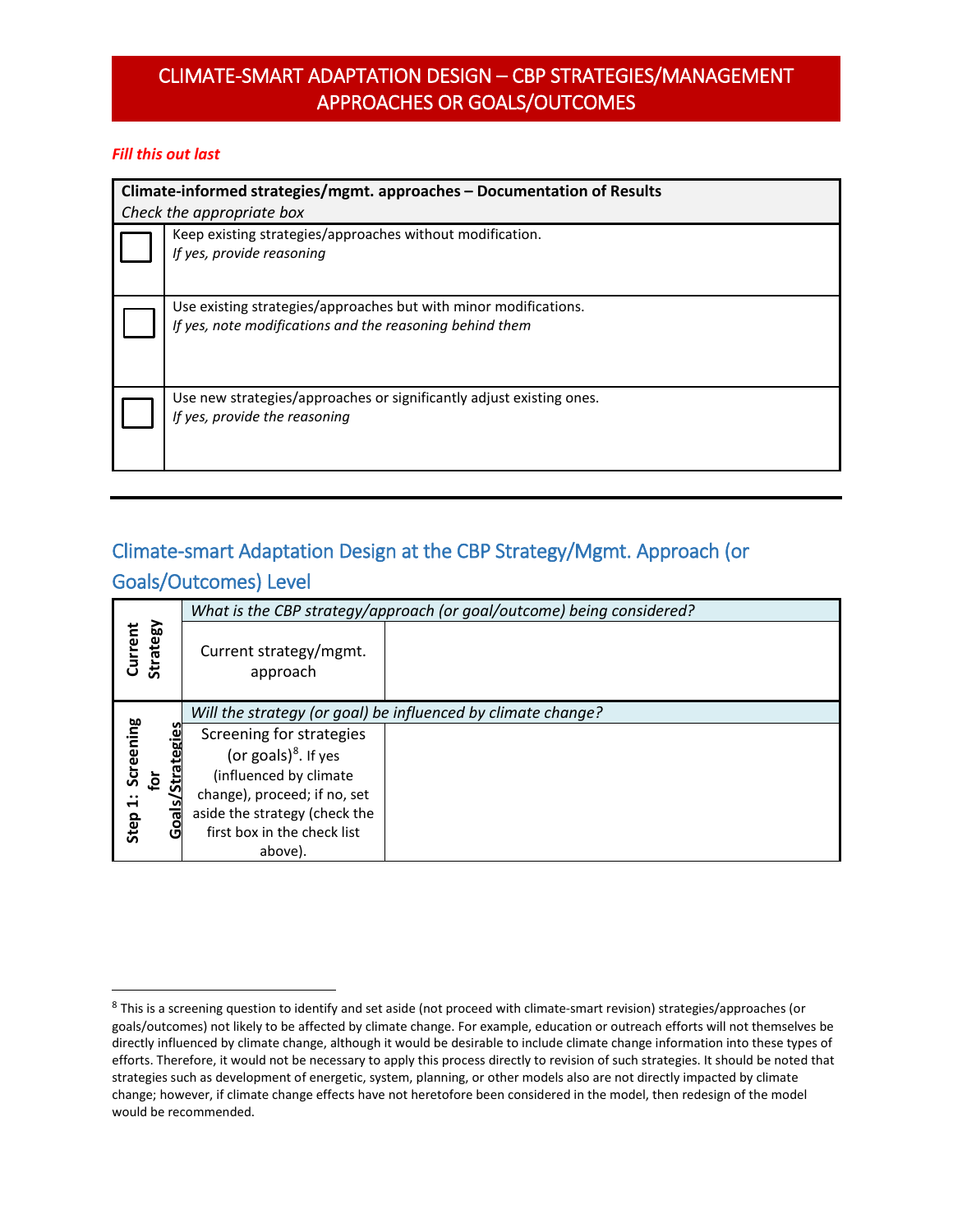|                                                                                           |                                                                                                                                                                | What stressor(s), characterized by source if appropriate, are addressed by or accounted for in |  |
|-------------------------------------------------------------------------------------------|----------------------------------------------------------------------------------------------------------------------------------------------------------------|------------------------------------------------------------------------------------------------|--|
|                                                                                           | the strategy/approach (or goal/outcome)?                                                                                                                       |                                                                                                |  |
|                                                                                           | Specific stressor(s) and                                                                                                                                       |                                                                                                |  |
|                                                                                           | source(s). [List separately,                                                                                                                                   |                                                                                                |  |
|                                                                                           | include uncertainty and relative                                                                                                                               |                                                                                                |  |
|                                                                                           | sensitivity (low, medium, high.]                                                                                                                               |                                                                                                |  |
|                                                                                           | What are the key climate change impacts (direction, magnitude, mechanism, uncertainty) on<br>the stressor(s)/source(s), relevant to the resource? <sup>9</sup> |                                                                                                |  |
|                                                                                           |                                                                                                                                                                |                                                                                                |  |
|                                                                                           | Key climate influences on                                                                                                                                      |                                                                                                |  |
|                                                                                           | stressor(s)/sources(s)                                                                                                                                         |                                                                                                |  |
|                                                                                           |                                                                                                                                                                | What are the key climate change impacts directly affecting the resource (direction,            |  |
| Climate change effects on the stressors and systems<br>Step 2: Category 1 Considerations: | magnitude, mechanism, uncertainty)?                                                                                                                            |                                                                                                |  |
|                                                                                           |                                                                                                                                                                |                                                                                                |  |
|                                                                                           | Key climate influences on                                                                                                                                      |                                                                                                |  |
|                                                                                           | target resource(s)                                                                                                                                             |                                                                                                |  |
|                                                                                           | Over what timeframe will key climate change impacts affect targeted resources? Are there                                                                       |                                                                                                |  |
|                                                                                           |                                                                                                                                                                | seasonal patterns or other short- or long-term temporal factors of the climate change effects  |  |
|                                                                                           | of concern?                                                                                                                                                    |                                                                                                |  |
|                                                                                           | Timing of climate change                                                                                                                                       |                                                                                                |  |
|                                                                                           | effects                                                                                                                                                        |                                                                                                |  |
|                                                                                           |                                                                                                                                                                | How is progress toward strategy/approach (or goal/outcome) measured?                           |  |
|                                                                                           |                                                                                                                                                                |                                                                                                |  |
|                                                                                           |                                                                                                                                                                |                                                                                                |  |
|                                                                                           | How is implementation                                                                                                                                          |                                                                                                |  |
|                                                                                           | being tracked (e.g.                                                                                                                                            |                                                                                                |  |
|                                                                                           | indicators, metrics?                                                                                                                                           |                                                                                                |  |
|                                                                                           | How will climate change                                                                                                                                        |                                                                                                |  |
|                                                                                           | alter the ability to carry                                                                                                                                     |                                                                                                |  |
|                                                                                           | out progress                                                                                                                                                   |                                                                                                |  |
|                                                                                           | measurement or                                                                                                                                                 |                                                                                                |  |
|                                                                                           | monitoring protocols?                                                                                                                                          |                                                                                                |  |
|                                                                                           |                                                                                                                                                                |                                                                                                |  |

| ທ<br>N<br>Step 3:<br>Catego<br>ъ | How will climate change impacts on the resource itself change the condition (affect the<br>quality or quantity) of and/or trends in the target resource? |                                                                                                         |
|----------------------------------|----------------------------------------------------------------------------------------------------------------------------------------------------------|---------------------------------------------------------------------------------------------------------|
|                                  | Direct effects on resource<br>condition                                                                                                                  |                                                                                                         |
|                                  | goal/outcome)?                                                                                                                                           | $\ddot{\mathbf{z}}$ How will climate change impacts on the stressor(s) impact the strategy/approach (or |

<span id="page-14-0"></span> <sup>9</sup> Incorporate information from the notes section of any action-level climate-smart decision tables completed on issues, lessons, or spatial or temporal considerations emerged that might be common across other sites, or be relevant Bay-wide, and how these affect higher levels of planning (strategies, approaches).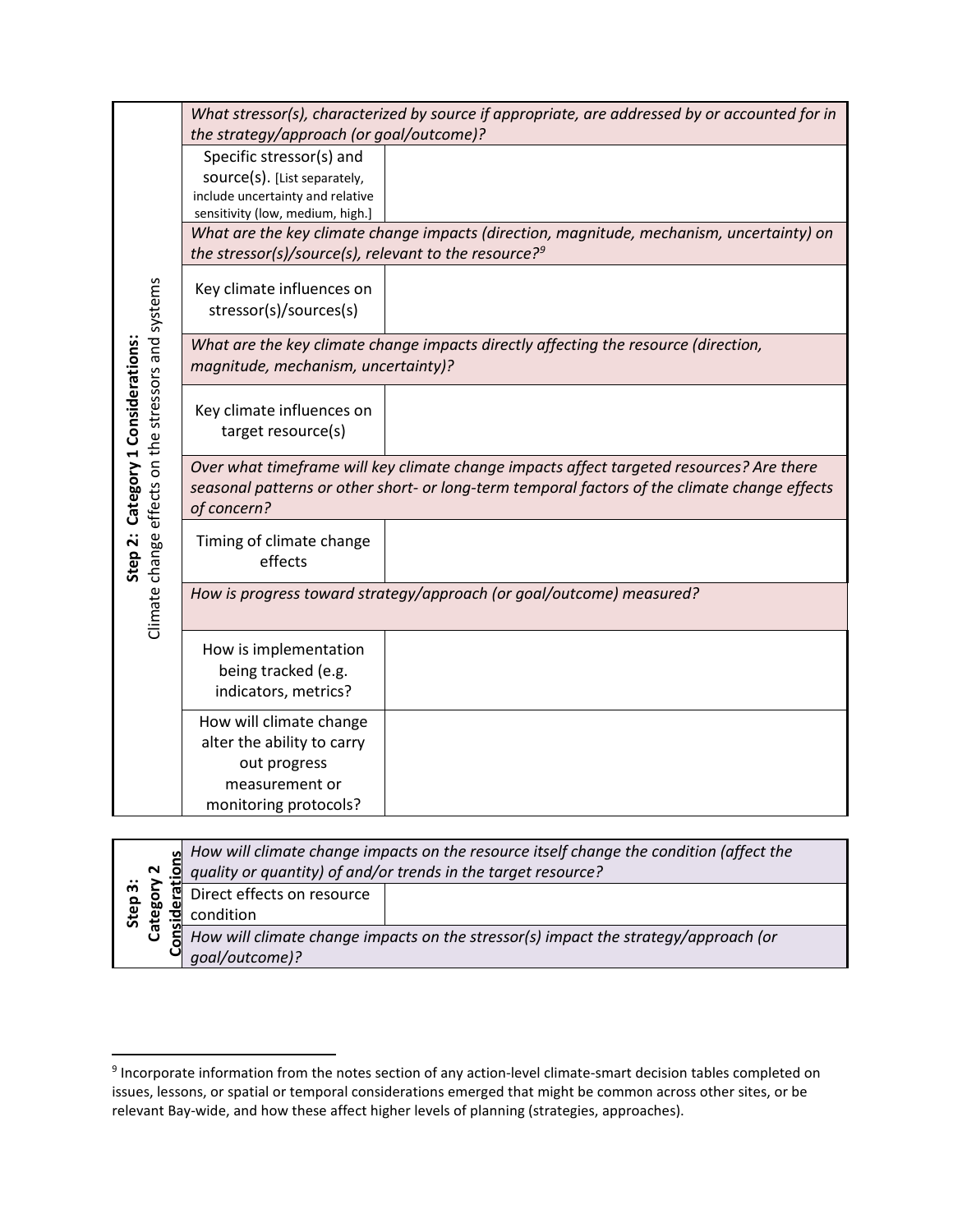| Indirect effects on<br>strategy/approach (or<br>goal/outcome)                                                                                                                                                                                                                                  |  |  |
|------------------------------------------------------------------------------------------------------------------------------------------------------------------------------------------------------------------------------------------------------------------------------------------------|--|--|
| How will climate change impacts directly on the strategy/approach (or goal/outcome) impact<br>how realistic, achievable, or effect the strategy/approach (or goal/outcome) is?                                                                                                                 |  |  |
| Direct effects on<br>strategy/approach (or<br>goal/outcome)                                                                                                                                                                                                                                    |  |  |
| What are climate change-related time frame considerations or constraints on achieving or<br>implementing the strategy/mgmt. approach [e.g., urgency, synergies or dependencies on other<br>strategies/mgmt approaches]?                                                                        |  |  |
| Time frame considerations                                                                                                                                                                                                                                                                      |  |  |
| What changes are needed to modify the strategy/mgmt. approach (or goal/outcome) to<br>accommodate the combination of direct and indirect climate change effects or the target<br>periods for implementing the strategy? Or are there other ideas for strategies suggested by<br>these results? |  |  |
| Climate-driven<br>adaptations needed                                                                                                                                                                                                                                                           |  |  |

| rategy<br>Climate-<br>ದ<br>ဥ<br>$\ddot{ }$<br>ᅘ<br>Step<br>$\cdot$ $-$<br>හි<br>$\subset$ | <b>Climate-smart Strategy/Management Approach (or Goal/Outcome)</b> |  |
|-------------------------------------------------------------------------------------------|---------------------------------------------------------------------|--|
|                                                                                           | Description                                                         |  |

*Notes: What are the information/data gaps and research needs to better understand climate impacts or uncertainties, social or ecological effects, design needs, etc.?*

*Notes: Interactions needed with other GITs/Workgroups that are key to the planned strategies/approaches.*